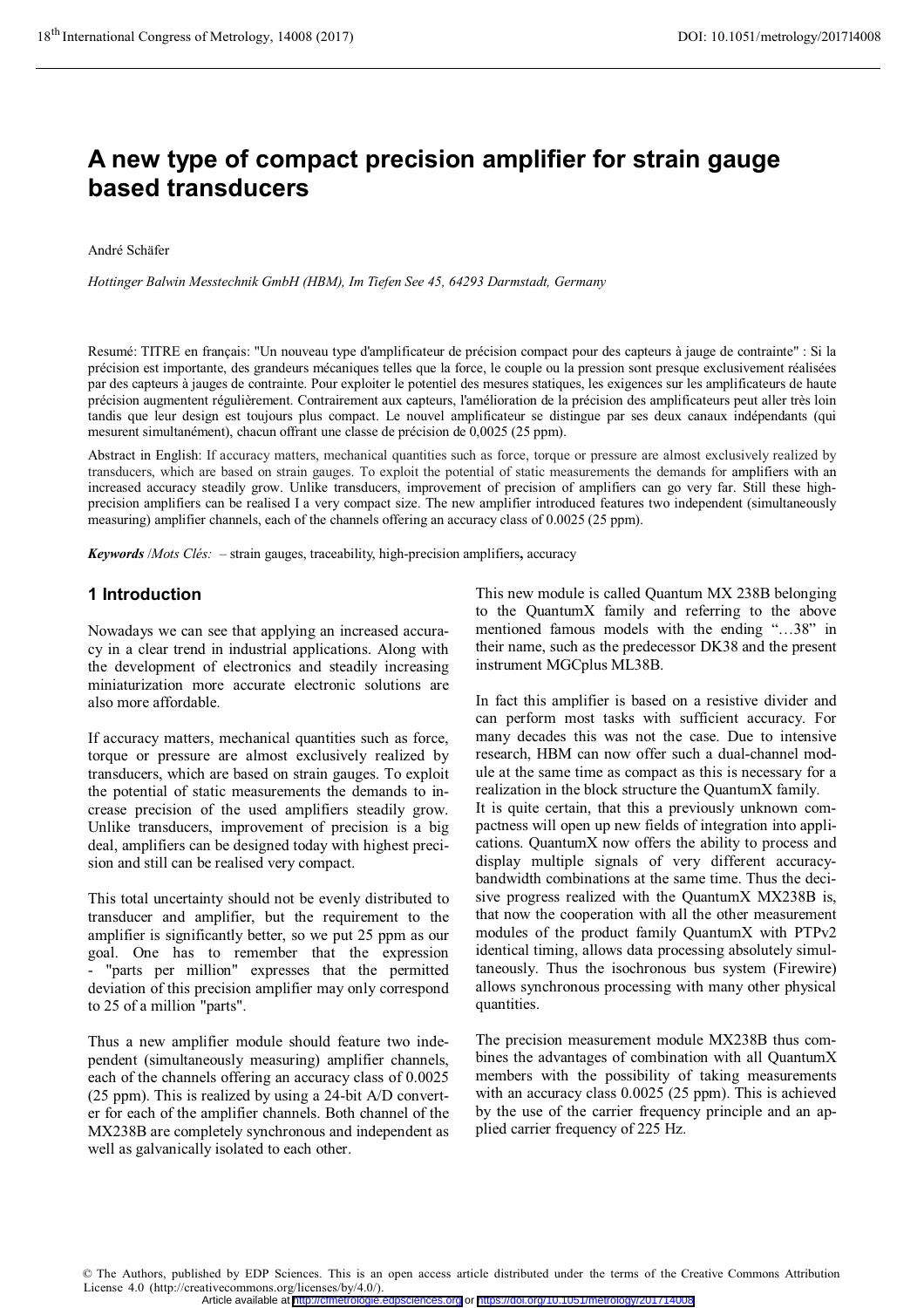## **2 Concept**

To explain the concept in detail I like to repeat some basic topics in strain gauge measurement first.

The resistance of a strain gauge changes under mechanical load. If several strain gauges are combined to a bridge circuit the ratio of the bridge output will change excitation voltage is nearly proportional to the mechanically applied force.

For the electrical measurement of mechanical quantities using strain gauges, it is the ratio of the voltages expressed in mV/V, which has great importance.

The measured mechanical quantities are captured using transducers and are mapped into the unit mV/V.

Then we thought about designing the new module quite some conditions have been taken into consideration. Building the module as a mixture of well-known technical principles and applying them in a new way have been used in a better way to achieve an accuracy of 25ppm what is very good achievement.

For the first time here HBM offers its patented background calibration of this precision class. This ensures that the measurement of the two integrated amplifier can be continued without interruption during the measurement, so even during internal calibration.

The transducer can be recognized with the so-called Transducer Electronic Data Sheet ("TEDS") and the individual properties of the transducer can be stored.

This technology allows to plug in sensors and get started, as a self-recognizing process. The characteristics of a transducer are stored inside as an electronic data sheet. The amplifier can import these data.

The bridge can be supplied by DC. However to supply it by AC as a "carrier" (frequency fc) may be even the better way. Now we have to distinguish in between the frequency of the carrier and those of the measuring signal.

Precision measurements and this is what we are talking of here, are carried out preferably at  $f_c$  equal 225 Hz and voltage conditions of 2mV/V. The frequency of 225 Hz has been chosen by many National Metrology Institutes (NMI´s) around the world, as it is no multiple of the disturbing 50 Hz or 60 Hz power supply. It is also implemented into the accredited laboratories in each of these countries.

Another reason is that it keeps the influence of noise low. In figure following figure the spectra of the used carrier frequency principle can be seen. In the graph on the left side the dotted line 6 describes the noise voltage.

At 1/f noise function the choice of 225 Hz ensures, that one is definitely in the degreased noise, so above the area of significant noise, which occurs close to 0 Hz.



*Figure 1:* Input and demodulator frequencies in using carrier frequency principle



*Figure 2:* The new amplifier module Quantum MX 238B

It is now posible to combine QuantumX MX238B with all modules of the extensive family of devices QuantumX. This allows a bandwidth suitable for measurement processing of static and quasi-static signals.

MX238B shows its strengths in the cooperation with all measuring modules of the device family QuantumX (fieldbus connection, PTPv2 protocol). In addition to the familiar possibility of combining QuantumX measurement tasks with a wide range of measurement principles, there is now the option to process a wide range of combinations of accuracy and bandwidth.

The below figure shows all the available modules within the Quantum family. As one can see from figure, the individual modules can be stacked on top of each other.

| QuantumX MX879B   |
|-------------------|
| QuantumX MX878B   |
| QuantumX MX238B   |
| QuantumX MX 403B  |
| QuantumX MX 430B  |
| QuantumX MX 410B  |
| QuantumX MX 471B  |
| QuantumX MX440B   |
| QuantumX MX460B   |
| QuantumX MX809B   |
| QuantumX MX840B   |
| QuantumX MX1609TE |
| QuantumX MX1609KE |
| QuantumX M1601B   |
| QuantumX M1615B   |
| QuantumX CX27B    |
| QuantumX CX22W    |
| QuantumX CX22     |
|                   |

*Figure 3:* Available modules within the Quantum family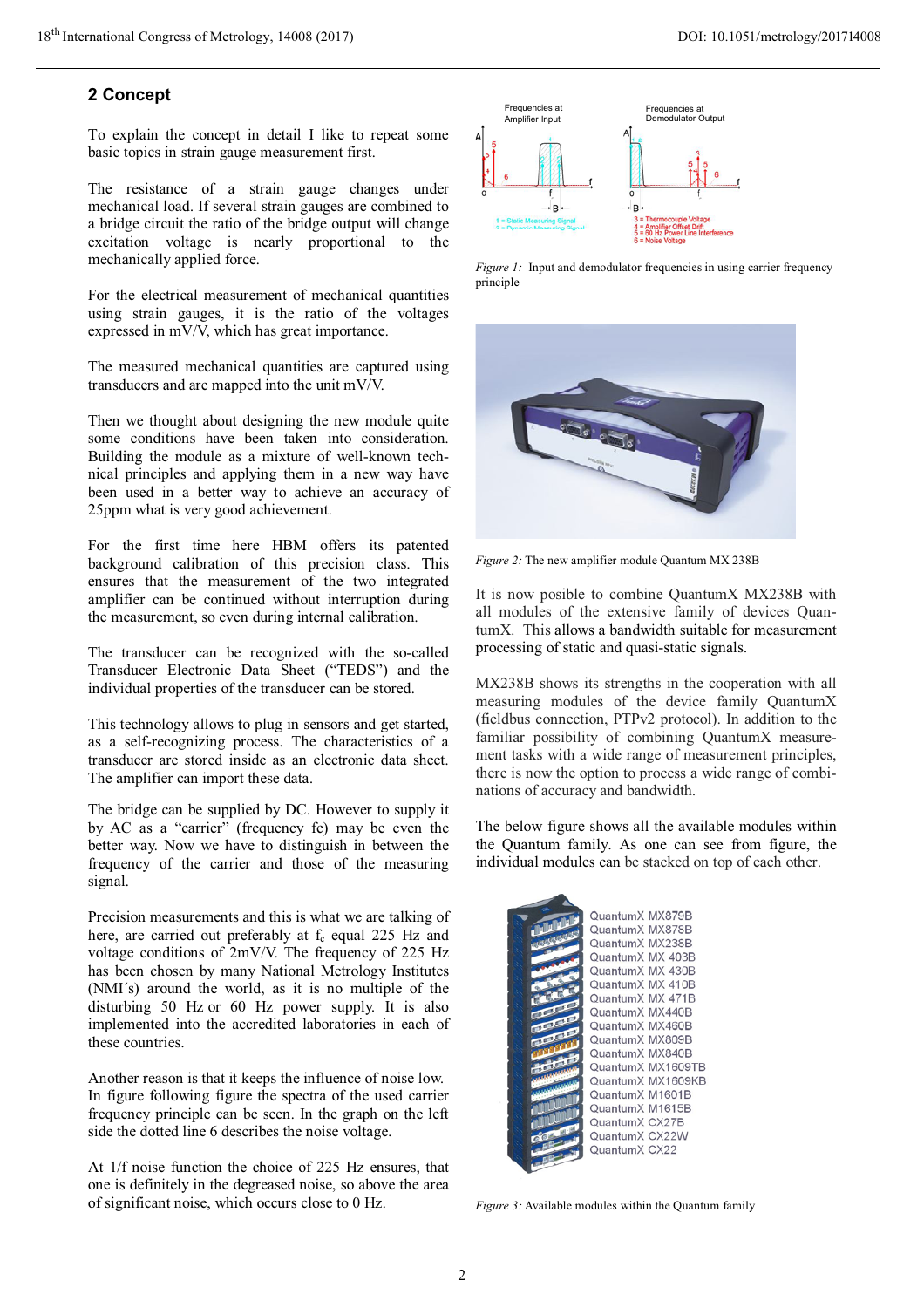# **3 Results in detail**

The measurement signal is adjusted in the DSP (Digital Signal Processor) in accordance with the auto-calibration values and the selected filter. Therefore it is possible to change the demodulation principal from rectangular to a sinusoidal demodulation. This also reduced the amount of required hardware and space. Because of the ratiometric measurement method the stability of the measurement depends only on the resistance ratio of some precision resistors, small changes are additionally corrected by the auto-calibration cycles (now back-ground-calibration cycles).

Important elements to reach this are internal calibration source the inductive divider is changed to a precision resistive divider with active temperature compensation.

The patented HBM background-calibration ensures uninterrupted measurement, even during the comparison with the internal calibration signal. This method has proven itself in the DMP41 for years. Table 1 shows a comparison of the major analog parameters of the DMP41, the predecessor ML38B and the new QuantumX MX238B.

Still the top series DMP41 offer the best data in long term stability. Since the introduction of the DMP device series s in 1980 we continuously observed the long-term stability of the measuring chain consisting out of "DMP39 and BN100" (on the basis of inductances we built our own BN100 calibration unit, today called BN100A) and can state that over 37 years its span variation for  $+ 2$  mV/V and -2 mV/V signals was every time smaller than the accuracy class of 5 To make such statements for the new QunatumX MX238B will only be possible after some more years.



*Fig. 4.* Long term stability of the established calibration method of a measuring chain consisting out of BN100 and DMP39

The following table show some main parameters of DMP41, MGCplus ML38B and Quantum MX238B in comparison.

In all shown parameters, the MX238B is significant better than the ML38B. For the highest precision, the DMP41 is still the top of class, performing best in all of the parameters.

|                                                                | <b>DMP41</b>                        | <b>ML38B</b>         | <b>MX238B</b>         |
|----------------------------------------------------------------|-------------------------------------|----------------------|-----------------------|
| <b>Accuracy Class</b><br>(Divider Principal)                   | 5 <sub>ppm</sub><br>(inductiv)      | 25 ppm<br>(inductiv) | 25 ppm<br>(resistive) |
| <b>Short-Term Drift</b>                                        | $< 5$ ppm/24h<br>(typ. < 2 ppm/24h) | $< 20$ ppm/24h       | $< 10$ ppm/24h        |
| <b>Long-Term Drift</b>                                         | $< 5$ ppm/a<br>(typ. < 2 ppm/a)     | $<$ 25 ppm/a         | $< 15$ ppm/a          |
| $< 2$ ppm/10K<br><b>Zero-Point Drift</b><br>(typ. < 1 ppm/10K) | $< 10$ ppm/10K                      | $< 5$ ppm/10K        |                       |
| <b>Gain Drift</b>                                              | $< 5$ ppm/10K<br>(typ. < 2 ppm/10k) | $< 20$ ppm/10K       | $< 10$ ppm/10K        |
| Linearity                                                      | $< 5$ ppm<br>(typ. < 2 ppm)         | $< 20$ ppm           | $< 10$ ppm            |
| Bandwidth (-3 dB)                                              | $0.0440$ Hz                         | 0.0310 Hz            | $0.0150$ Hz           |

Table1: Some main parameters of DMP41, MGCplus ML38B and Quantum MX238B in comparison.

#### **4 Advantages in application**

In the introduction it has been expressed, that nowadays applying an increased accuracy is a clear trend in industrial applications. Along with the development of electronics and steadily increasing miniaturization more accurate electronic solutions are also more affordable.

Industrial applications are often based on dynamic measurements, so a change of the quantity to be measured over time. The analysis of these measurements, however, is almost entirely based on static analysis. Here the possibilty to combine QuantumX MX238B with all modules of the extensive family of devices QuantumX comes into play.

A clear advantage in application is the patented background calibration, used for the first time in this precision class. It ensures an uninterrupted measurement, even during the comparison with the internal calibration signal.

## **5 Conclusions**

Due to this compact size first time in HBM history a resistive voltage divider had to be used instead of inductive voltage dividers so far. We were able to realize the 25 ppm class .

The measurement results to be presented have been showing a very good time as well as temperature stability of this new, compact amplifier.

We can summarize that generally the market requests more accuracy for measured signals in any application. The question is, whether this higher accuracy is affordable to the user.

HBM therefore has added this new module featuring patented background-calibration and further advantages to the users.

With the new compact full bridge amplifier MX238B a high precision module into the universal DAQ system QuantumX, as a DAQ system solution for all test and measurements tasks has been introduced.